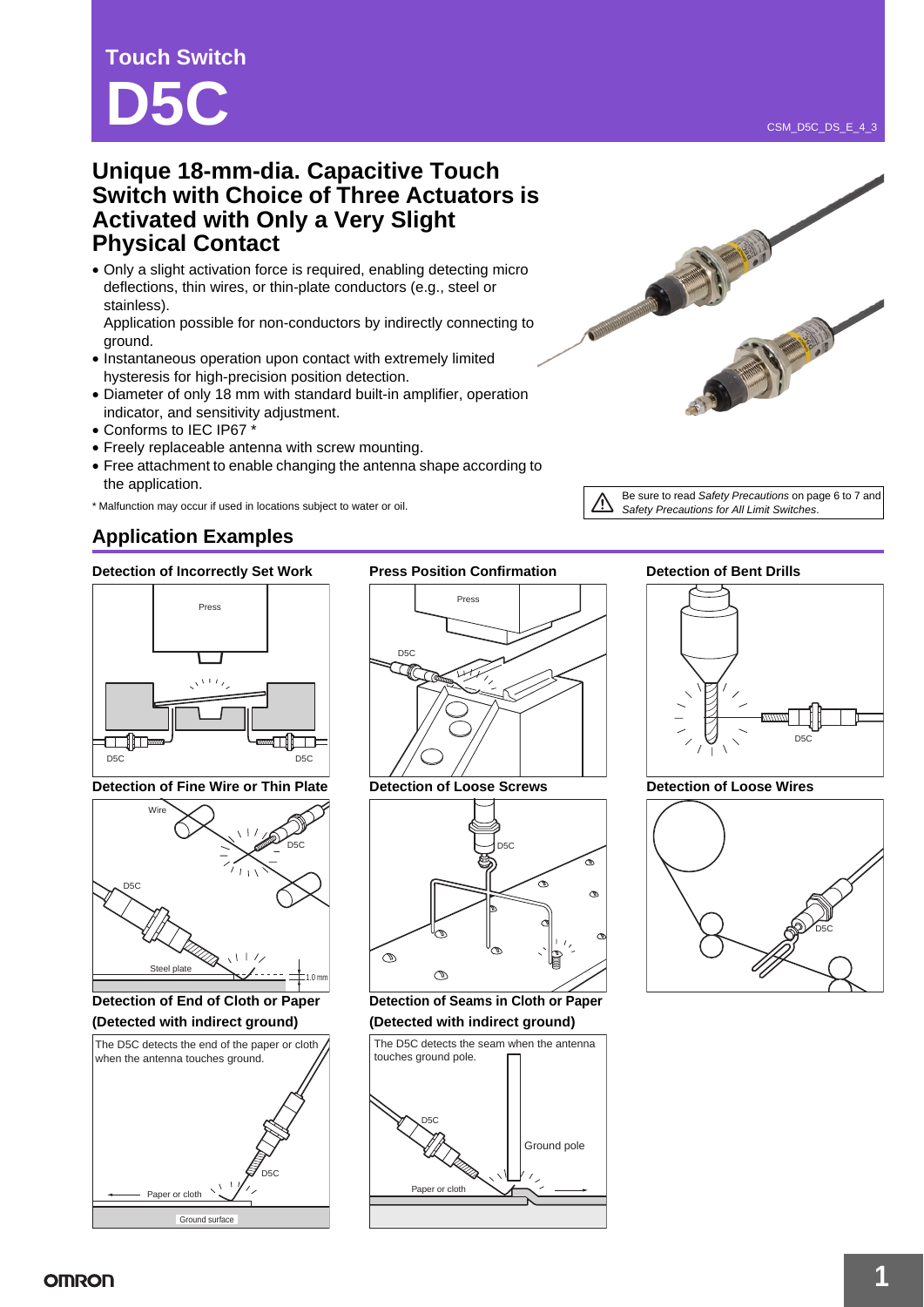## **Ordering Information**

|                | <b>Features</b> | Usable by bending tip of antenna.<br>-Overtravel of 20 mm max. | -Ideal for high-accuracy position control.<br>Overtravel of 3.5 mm max. | .Any actuator can be attached. |
|----------------|-----------------|----------------------------------------------------------------|-------------------------------------------------------------------------|--------------------------------|
|                |                 | <b>Coil spring</b><br>$^{\prime\prime}$                        | <b>Plunger</b>                                                          | <b>Free-attachment</b>         |
|                | <b>Actuator</b> |                                                                |                                                                         | ಱ                              |
| <b>Item</b>    |                 | <b>Model</b>                                                   | <b>Model</b>                                                            | <b>Model</b>                   |
| Supply voltage | DC.             | <b>D5C-1DS0</b>                                                | <b>D5C-1DP0</b>                                                         | <b>D5C-1DA0</b>                |
| (Power supply) | <b>AC</b>       | <b>D5C-1AS0</b>                                                | <b>D5C-1AP0</b>                                                         | <b>D5C-1AA0</b>                |
| Antenna only   |                 | <b>D5C-00S0</b>                                                | <b>D5C-00P0</b>                                                         | <b>D5C-00A0</b>                |

Note: The lead wire is 3 m.

## **Specifications**

### **Ratings and Characteristics**

| <b>Type</b>                                        |                | <b>DC</b>                                                                                                    | <b>AC</b>                                                                                                    |  |
|----------------------------------------------------|----------------|--------------------------------------------------------------------------------------------------------------|--------------------------------------------------------------------------------------------------------------|--|
| <b>Item</b>                                        | <b>Model</b>   | $DSC-1D\Box 0$                                                                                               | $DSC-1A\Box 0$                                                                                               |  |
| Degree of protection                               |                | Equivalent to IP67                                                                                           |                                                                                                              |  |
| <b>Mechanical durability</b>                       |                | 10,000,000 operations min. (at rated overtravel value)                                                       |                                                                                                              |  |
| Supply voltage (operating voltage)                 |                | 12 to 24 VDC (10 to 30 VDC), (ripple: 10% max.)                                                              | 100 to 240 VAC (45 to 264 VAC), 50/60 Hz                                                                     |  |
| <b>Rated frequency</b>                             |                | ---                                                                                                          | 50/60 Hz                                                                                                     |  |
| <b>Sensitivity setting range</b>                   |                | 30 to 100 pF                                                                                                 |                                                                                                              |  |
| <b>Current consumption</b>                         |                | 17 mA max.                                                                                                   | ---                                                                                                          |  |
| Leakage current                                    | <b>Circuit</b> | ---                                                                                                          | 2 mA max.                                                                                                    |  |
|                                                    | Antenna        | 1 mA max.                                                                                                    | 1 mA max.                                                                                                    |  |
| <b>Response time</b>                               |                | 2 ms max.                                                                                                    | 8 ms max.                                                                                                    |  |
| <b>Output current</b>                              |                | 200 mA max. (resistive load)                                                                                 |                                                                                                              |  |
| <b>Insulation resistance</b>                       |                | 50 M $\Omega$ min. (at 500 VDC) between lead wires and case                                                  |                                                                                                              |  |
| Dielectric strength                                |                | 1,000 VAC, 50/60 Hz for 1 min between current-carry-<br>ing metal parts and non-current-carrying metal parts | 2,000 VAC, 50/60 Hz for 1 min between current-carry-<br>ing metal parts and non-current-carrying metal parts |  |
| Rated insulation voltage (Ui)                      |                | 1.000 VAC                                                                                                    |                                                                                                              |  |
| <b>Pollution degree</b><br>(operating environment) |                | 3 (IEC947-5-1)                                                                                               |                                                                                                              |  |
| Protection against electric shock                  |                | Class II                                                                                                     |                                                                                                              |  |
| Proof tracking index (PTI)                         |                | 175                                                                                                          |                                                                                                              |  |
| <b>Switch category</b>                             |                | D (IEC335)                                                                                                   |                                                                                                              |  |
| <b>Vibration resistance</b>                        |                | 10 to 55 Hz, 1.5-mm double amplitude                                                                         |                                                                                                              |  |
| <b>Shock resistance</b>                            |                | 1.000 $m/s^2$ max.                                                                                           |                                                                                                              |  |
| <b>Ambient temperature</b>                         |                | Operating: $-25^{\circ}$ C to +70 $^{\circ}$ C (with no icing)                                               |                                                                                                              |  |
| <b>Ambient humidity</b>                            |                | 35% to 95%RH                                                                                                 |                                                                                                              |  |
| Weight                                             |                | Approx. 110 g (in case of D5C-1DS0)                                                                          | Approx. 120 g (in case of D5C-1AS0)                                                                          |  |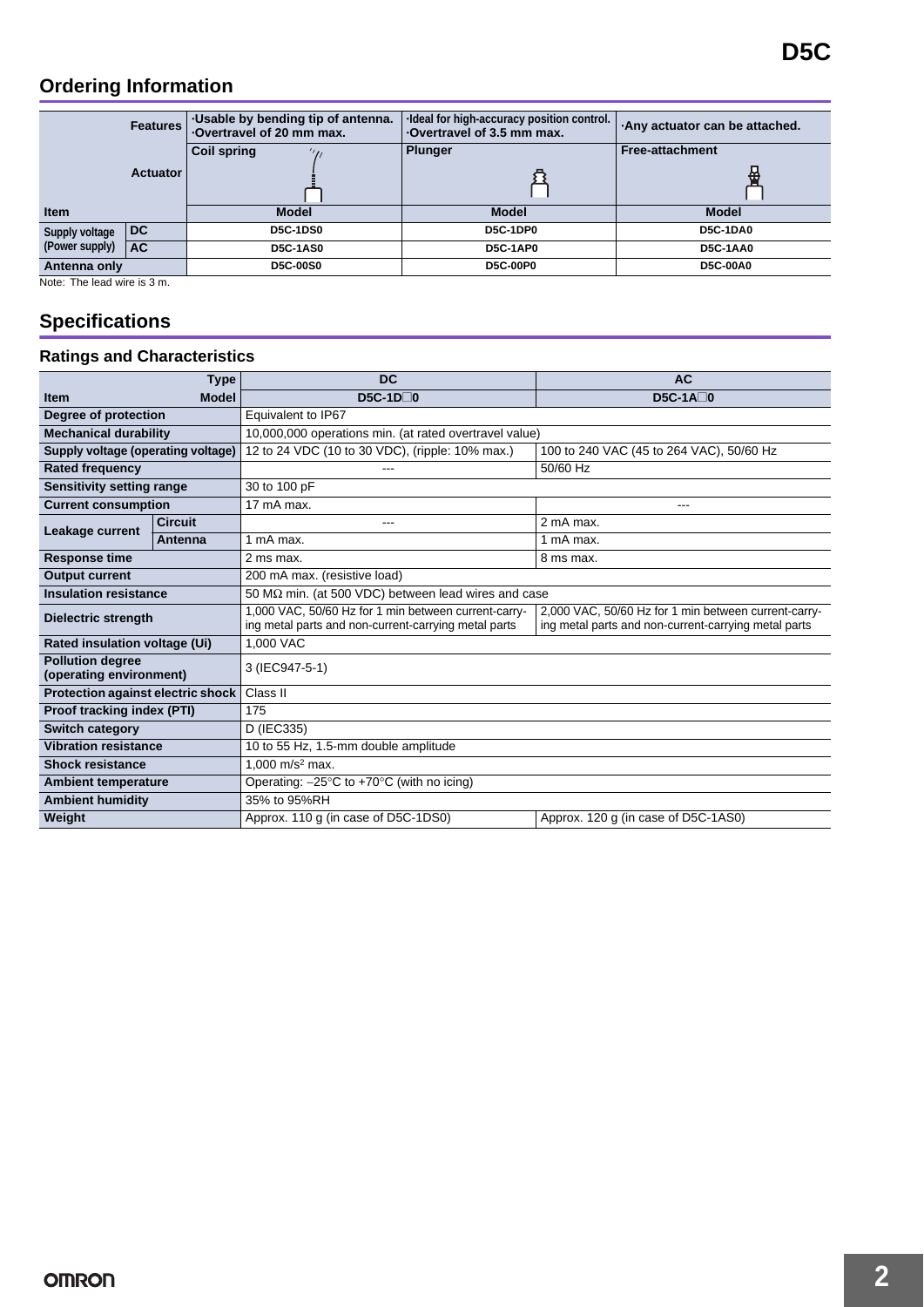### **Engineering Data (Typical Examples)**

**Temperature Characteristics of DC Models D5C-1D**@**0 (24 VDC)**







**Voltage Characteristics of DC Model D5C-1D**@**0 (Ambient temperature: 25**°**C)**







### **Structure and Nomenclature**

#### **Nomenclature**



#### **Operating Principle**

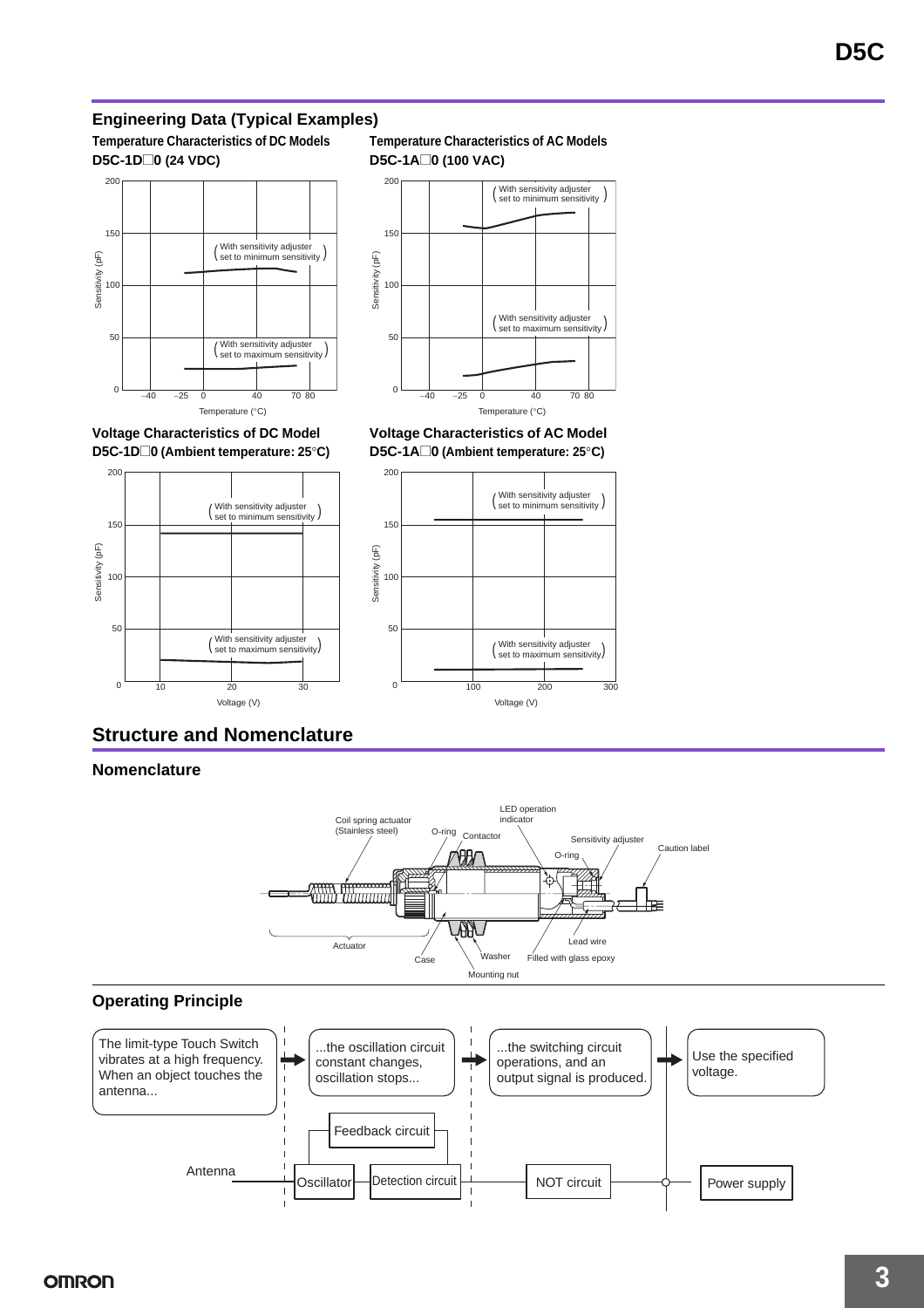### **Series Classification and Features**



### **Connections**

#### **Output Circuit Diagram**

**The lead wire colors of the D5C have been changed in compliance with the latest applicable JIS standards. Colors in parentheses are previous ones. D5C-1D**@**0 (DC Model) D5C-1A**@**0 (AC Model)**





### **Dimensions** (Unit: mm)

### **DC Models**

**Coil Spring D5C-1DS0 ANTIQUES** (162.5)  $-61$  $(3.000)$ 101.5 56  $*2$  $-51$ 37 Caution label 4  $-14$ 4 **Overtrave**  $\mathbf{\overline{1}}$ 6.5 dia. 16.5 dia. 16.7 dia. 29 dia.  $\left[4 \text{ dia.}\right]$ 7.1 dia.  $\overline{1}$  $1.2$  dia. \*1  $M18 \times 1$   $\overline{C}$  LED Operation indicator  $*2$ Two internal lock washers Two clamping nuts<br>  $(Micht: 24)$ \*1. The stainless steel wire actuator can move in any direction. However,  $(Width: 24$ <br>Thickness: 4 limit the overtravel to within 20 mm from the free position. The force that pushes the actuator must not exceed 1.96 N. \*2 Vinyl insulated round cable (oil- and shock-resistant type) 4 dia., three conductors  $\times$  0.2 mm<sup>2</sup>.<br>\*3 Use after removing the caution label.



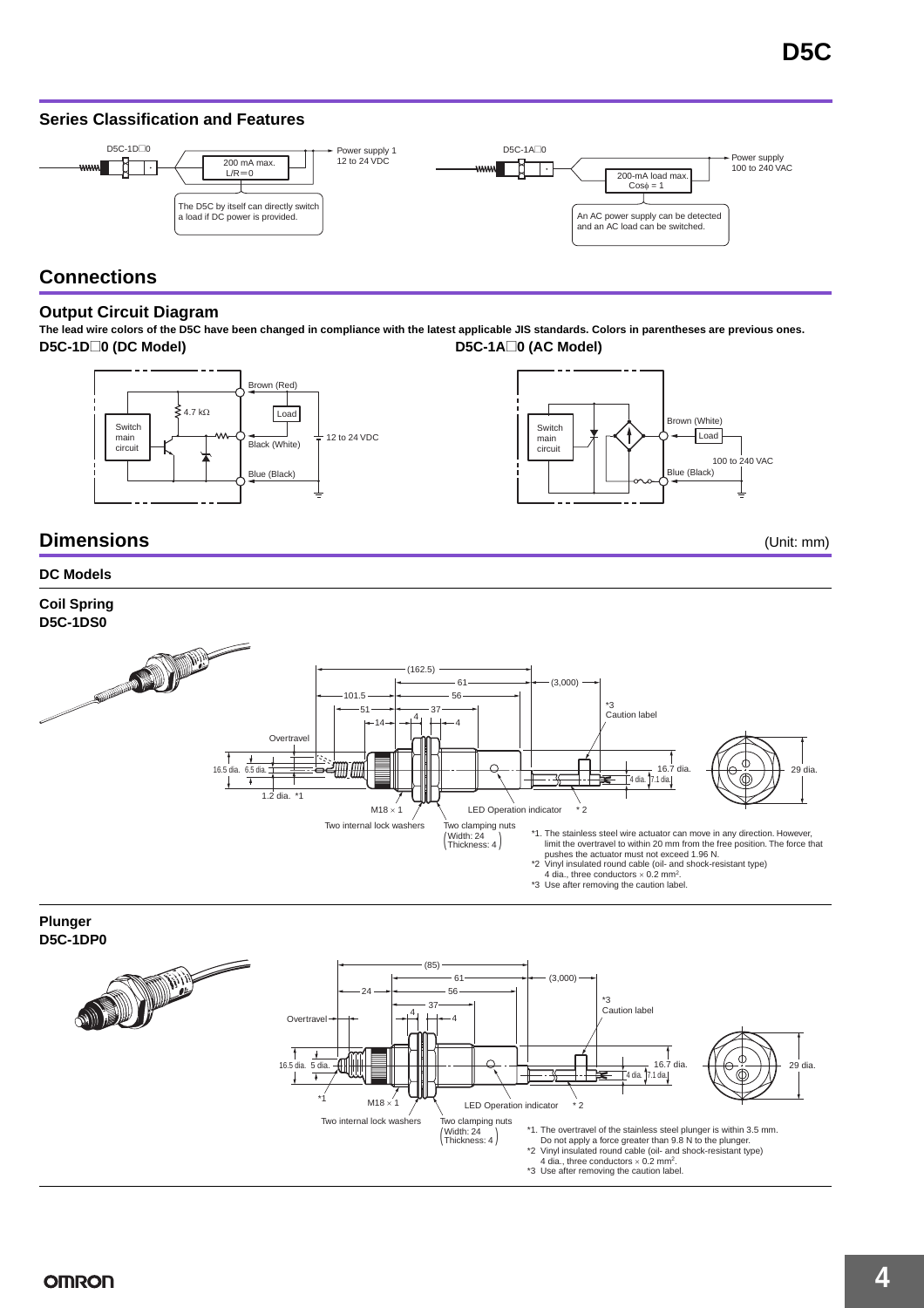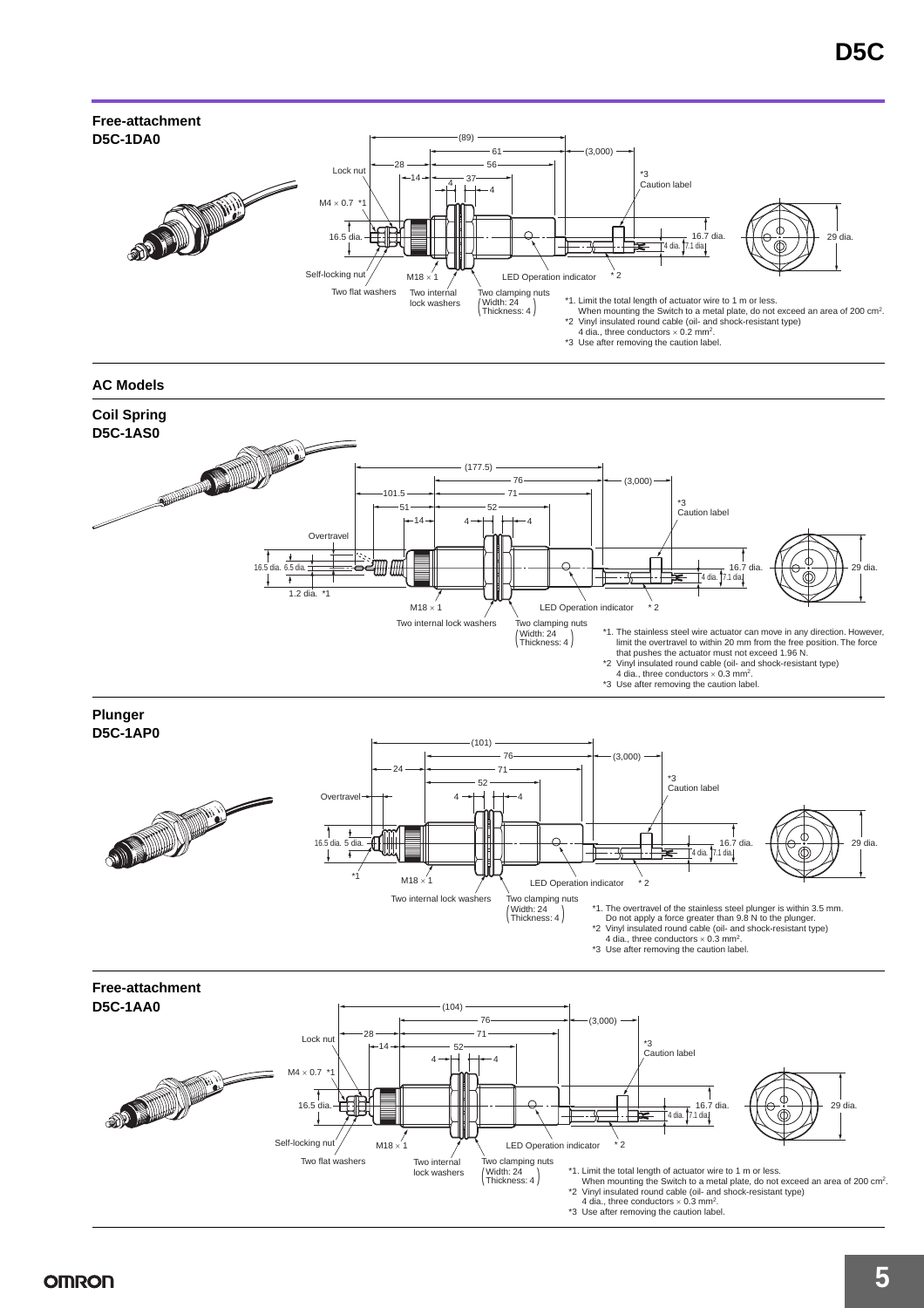### **Safety Precautions**

**Refer to** *Safety Precautions for All Limit Switches***.**

#### **CAUTIONS** Λ

**Make sure that the antenna does not come into contact with the human body, otherwise an electric shock may be received.**

#### **Precautions for Correct Use**

#### **Mounting**

Do not tighten the nuts with excessive force. The maximum permissible tightening force of each nut with a washer is 29.4 N**·**m.



**Mounting Hole Dimension**

#### **Grounding of Antenna and Sensing Object**

#### **<Size of Sensing Object>**

• Grounded Object

If the sensing object is the following grounded conductor, its size will not affect the operation of the D5C. Check for the presence of insulators sticking to the sensing object or the corrosion of the sensing object, however, so that the ground resistance will not exceed 3 kΩ.

#### **Contact with Grounded Conductor**

**The sensing object is equivalently grounded through ground resistor R.**



#### **R: 3 k**Ω **max.**

**The sensing object must not come into contact with the human body**

#### • Non-grounded Object

If the sensing object is the following non-grounded conductor, the D5C will operate if the capacitance between the sensing object and the ground is 30 pF or more. The larger the surface area of the sensing object is, the higher its capacitance will be. The shorter the distance between the sensing object and the ground is, the higher the capacitance will be. Furthermore, the capacitance greatly varies with the ground condition (e.g., dry sand, concrete, or wet soil).

#### **Contact with Non-grounded Conductor**

**The sensing object is equivalently grounded through capacitor C.**

Generally, the conductor will be detectable if the ambient humidity is 60% to 70%RH and the surface area of the conductor is approximately  $300 \times 500$  mm.





#### **<Conditions of Sensing Object>**

- The detection of conductors (e.g., iron, stainless steel, aluminum, and brass objects) poses no particular problem. A conductor coated with paint cannot be detected, however, because there is no electrical continuity between the antenna and the conductor.
- Non-conductive objects (e.g., plastic, ceramic, glass, and cloth objects) can be detected by grounding them indirectly. (Refer to *Application Examples* on page 1.)

#### **Antenna**

#### **<Shape and Extension>**

If a metal plate is used as an antenna by connecting it to the built-in or separated antenna of the D5C, the surface area of the metal plate must be 200 cm<sup>2</sup> maximum (Fig. 1). The antenna can be extended, provided that the total length of the antenna is 1 m maximum (Fig. 2) and that the bottom of the antenna is at least 10 cm (Fig. 3) away from the ground. Refer to the illustrations below

The D5C may be damaged if the antenna is excessively large or heavy or if the antenna is used in locations with excessive vibration or shock. Be sure to check the locations before use.



#### **<Parallel Arrangement>**

If there are multiple D5Cs are located in parallel, make sure that the distance between adjacent antennas is at least 3 cm.



#### **Maintenance**

- Make sure that the portion of the antenna that comes into contact with sensing objects is free of oil, dirt, or rust, or any other insulator. Otherwise, the D5C will not operate.
- The degree of protection of the D5C is IP67. The D5C cannot be, however, used in the water or oil.
- Locations with Sprayed Water or Oil
- The D5C may malfunction in locations where the D5C is frequently exposed to sprayed water or oil. Especially, the D5C may malfunction more frequently if it is exposed to sprayed watersoluble cutting oil. In such locations, be sure to take appropriate measures to protect the D5C from oil and water.

#### **Wiring and Connections**

- Be sure to wire the D5C correctly according to the color of each cord. Incorrect wiring may damage the internal components of the D5C or the D5C may malfunction.
- A maximum of two models can be connected in series provided that 100 to 240 V is supplied. DC models cannot be connected in series.



• Be sure to supply power to the D5C via the load. If power is supplied to the D5C directly, the fuse will blow.



- If there are wire power lines or high-tension lines close to the cable of the D5C, be sure to wire the cable of the D5C away from power lines or high-tension lines or lay the cable in an exclusive, shielded conduit.
- Remove the caution label on the end of the cable before wiring the cable.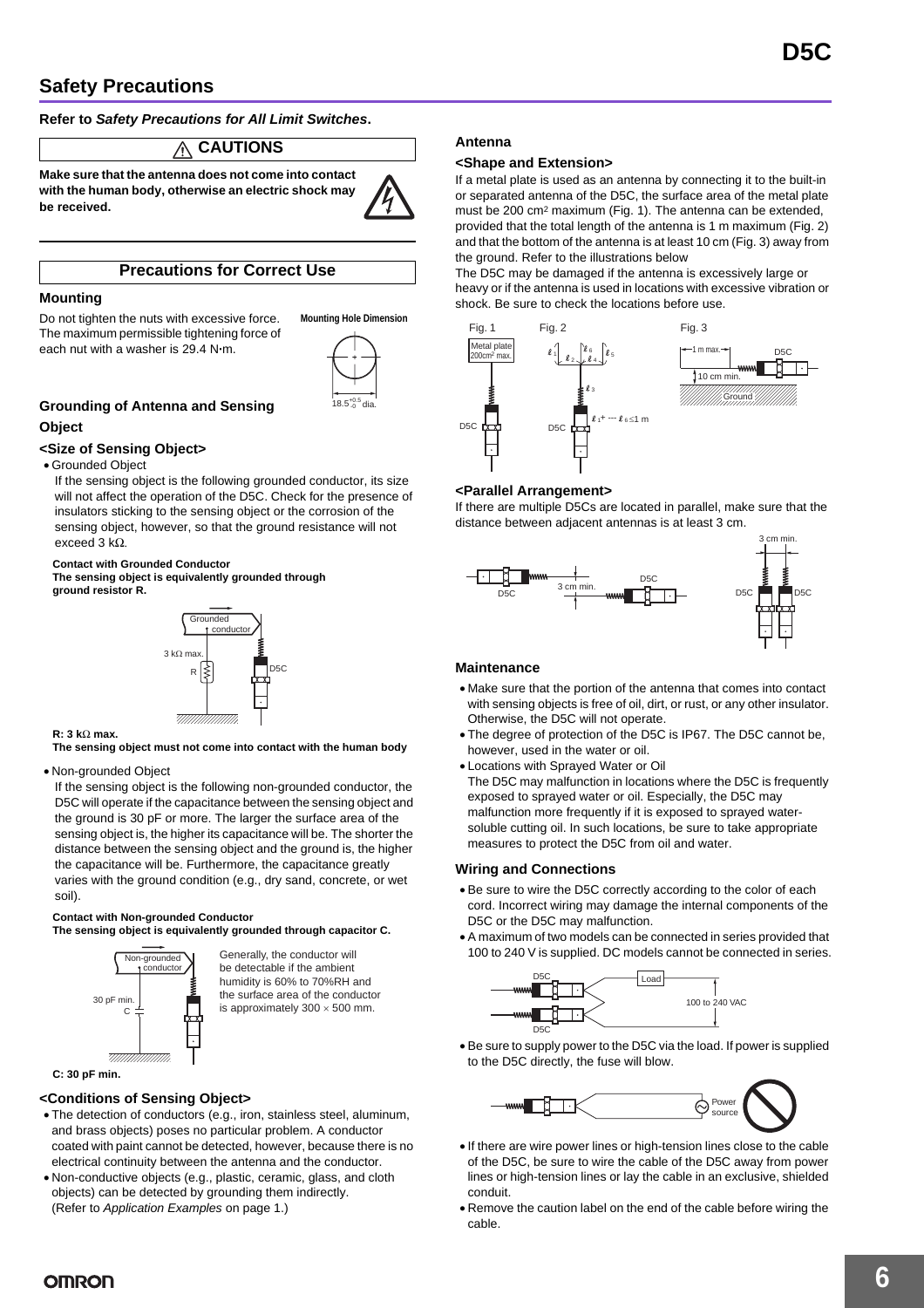#### **D5C-1A**@**0 (AC Models)**

• Be aware that the D5C-1A@0 not in operation has a leakage current of approximately 2 mA. Especially, if the load is a relay with a current flow of 10 mA or less, a reset failure may result due to the residual voltage. Therefore, connect a bleeder resistor as shown below so that the residual voltage will be less than the reset voltage of the load.



The bleeder resistance and permissible power are obtained from the following formula.

$$
R \le \frac{Vs}{10-l} (K\Omega) P > \frac{Vs^2}{R} (mW)
$$

- **P: W number of bleeder load (Practically, the wattage must be a few times larger than the obtainable value.) I: Load current (mA)**
- If a DC relay or DC counter is used as a load connected through an electronic timer or current rectification circuit, pay the utmost attention so that the leakage current of the D5C AC model will not cause the load to malfunction.

#### **Sensitivity Adjustment**

- The sensitivity of the D5C can be adjusted by turning the adjuster on the rear side with a flat-blade screwdriver.
- The sensitivity increases by turning the adjuster clockwise (max. 30 pF) and decreases by turning the adjuster counterclockwise (min. 100 pF).



• Be sure to turn the adjuster with a torque of 0.08 N·m or less. If excessive torque is applied, the adjuster will break.

#### **Grounding**

#### **<For DC and AC Models>**

- In order to maintain the operational reliability of the D5C, be sure to ground the blue or black wire of the power cable.
- (Refer to *"Output Circuit Diagram"* on page 4.) • Operation may fail if the D5C is not grounded.

#### **<DC Models>**

• The service power supply of the PC (Programmable Controller) is not available to the D5C-1D<sup>o</sup>. The negative line of the service power supply of the PC is not grounded. Therefore, the D5C may not operate.

Furthermore, if the negative line of the service power supply is grounded, the noise resistance of the PC will drop.

#### **<AC Models>**

- Provided that single-phase 200 V is supplied to the D5C-1A $\square$ 0, if one phase is grounded, the power supply will be short-circuited and a machinery breakdown will result. Use an isolating transformer and ground the secondary side of the transformer instead.
- In the above case, be sure to ground the secondary side, otherwise the D5C may not operate.



The lead wire colors of the D5C have been changed in compliance with the latest applicable JIS standards. Colors in parentheses are previous ones.

#### **Others**

- Do not disassemble the D5C, otherwise the internal wiring will be damaged and the D5C will fail to operate.
- The sealing of the D5C uses nitrile butadiene rubber (NBR), which is highly oil resistive. If exposed to some types of oil or chemical indoors or outdoors, however, the NBR may deteriorate. Contact your OMRON representative for details.
- When mounting the antenna to the D5C, be sure to tighten the antenna to a torque of 0.39 to 0.83 N·m. If the antenna is not tightened securely, the built-in contact may break.
- If an appropriate antenna is mounted to a free attachment model, hold the nut on the outer side with a wrench so that the nut will not move. Then tighten the nut on the inner side within a torque range of 0.78 and 1.18 N·m.